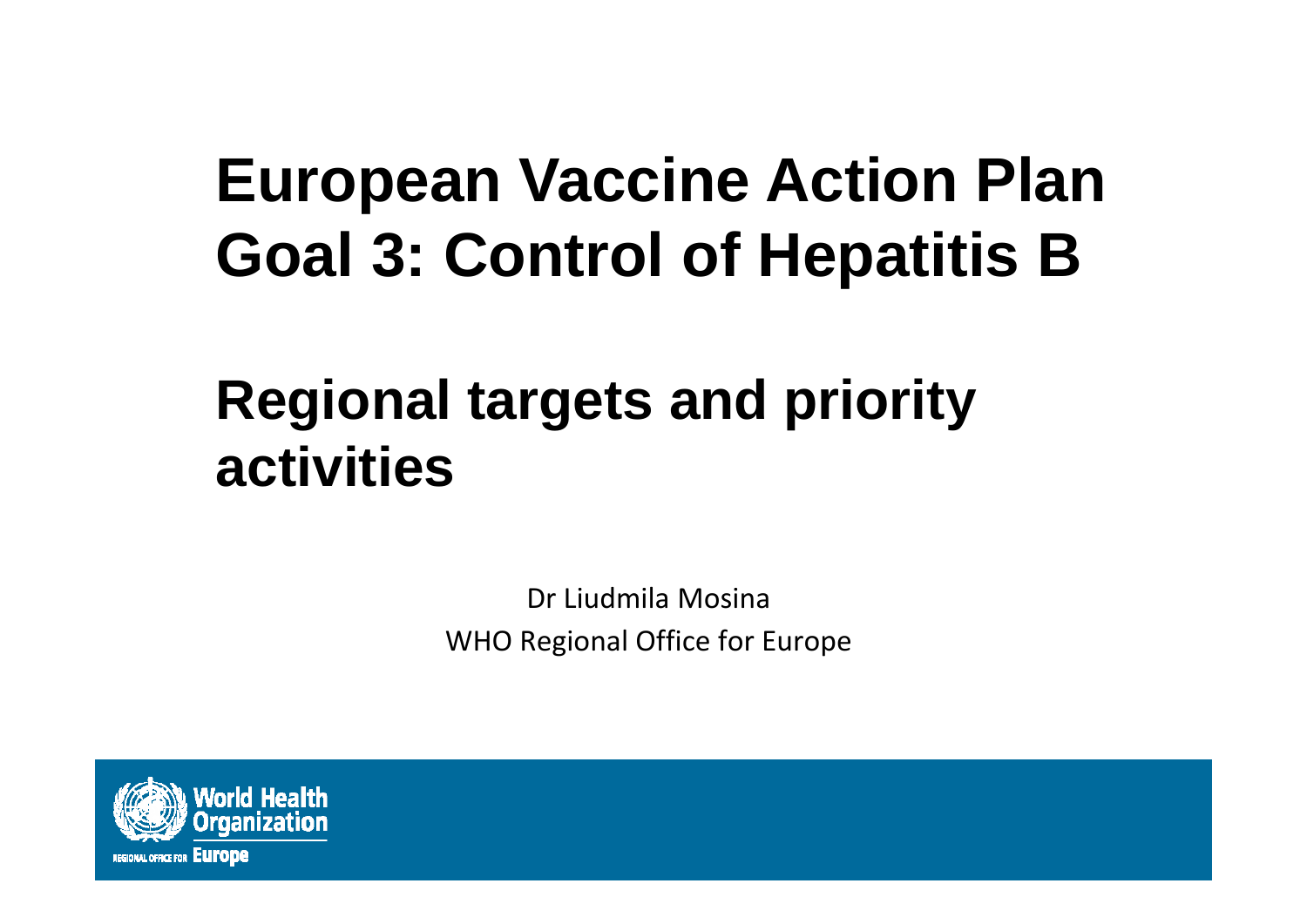## Hepatitis B burden in WHO European Region

- 13 mln people live with chronic hepatitis B $^{\rm 1}$
- 60,000 people die due to hepatitis B infection annually $^2$

1V.D. Hope et al. / Epidemiol. Infect (2013) 1-17 2Global Disease Burden Estimate 2010, 2012



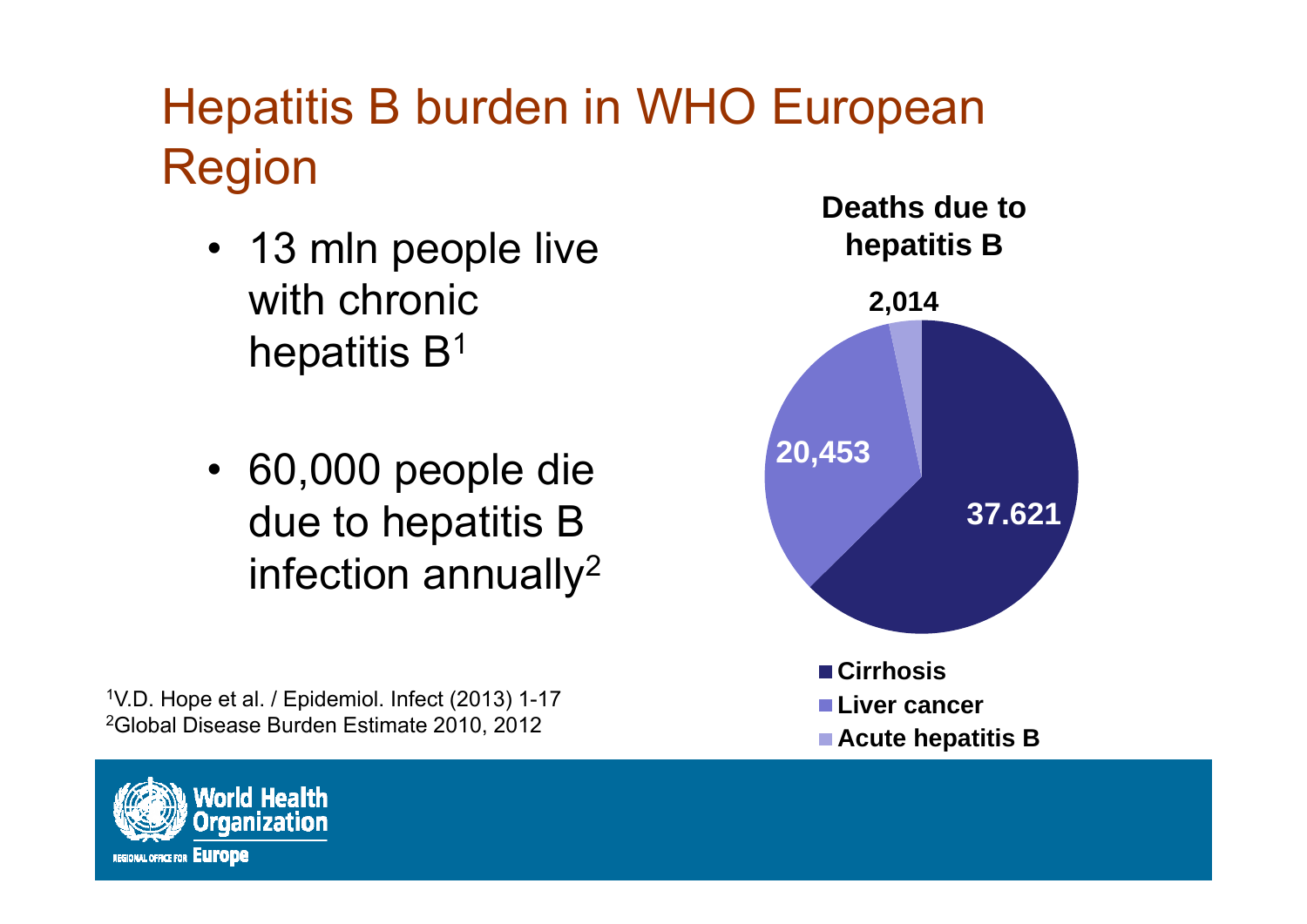### European Vaccine Action Plan 2015-2020: **Goals**

- •Sustaining polio-free status
- • Eliminating measles and rubella
- **Controling hepatitis B**
- • Meeting regional vaccination coverage targets



- • Making evidence-based decisions on introduction of new vaccines.
- Achieving financial sustainability of national immunization programmes.

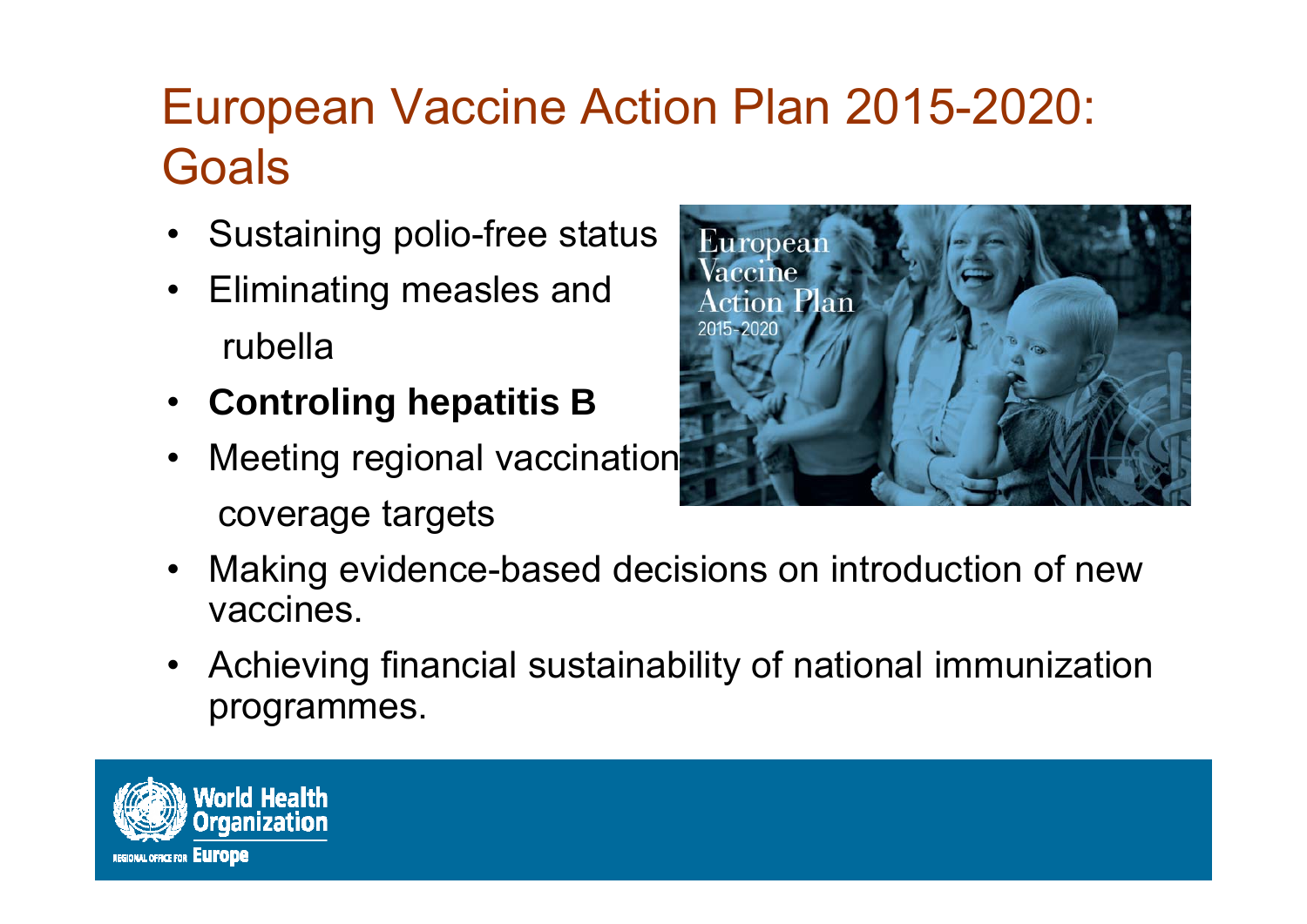European<br>Vaccine **Action Plan** 2015-2020

 $Goal 3:$ **Control hepatitis B infection** 

Regional hepatitis B control targets, indicators and priority activities

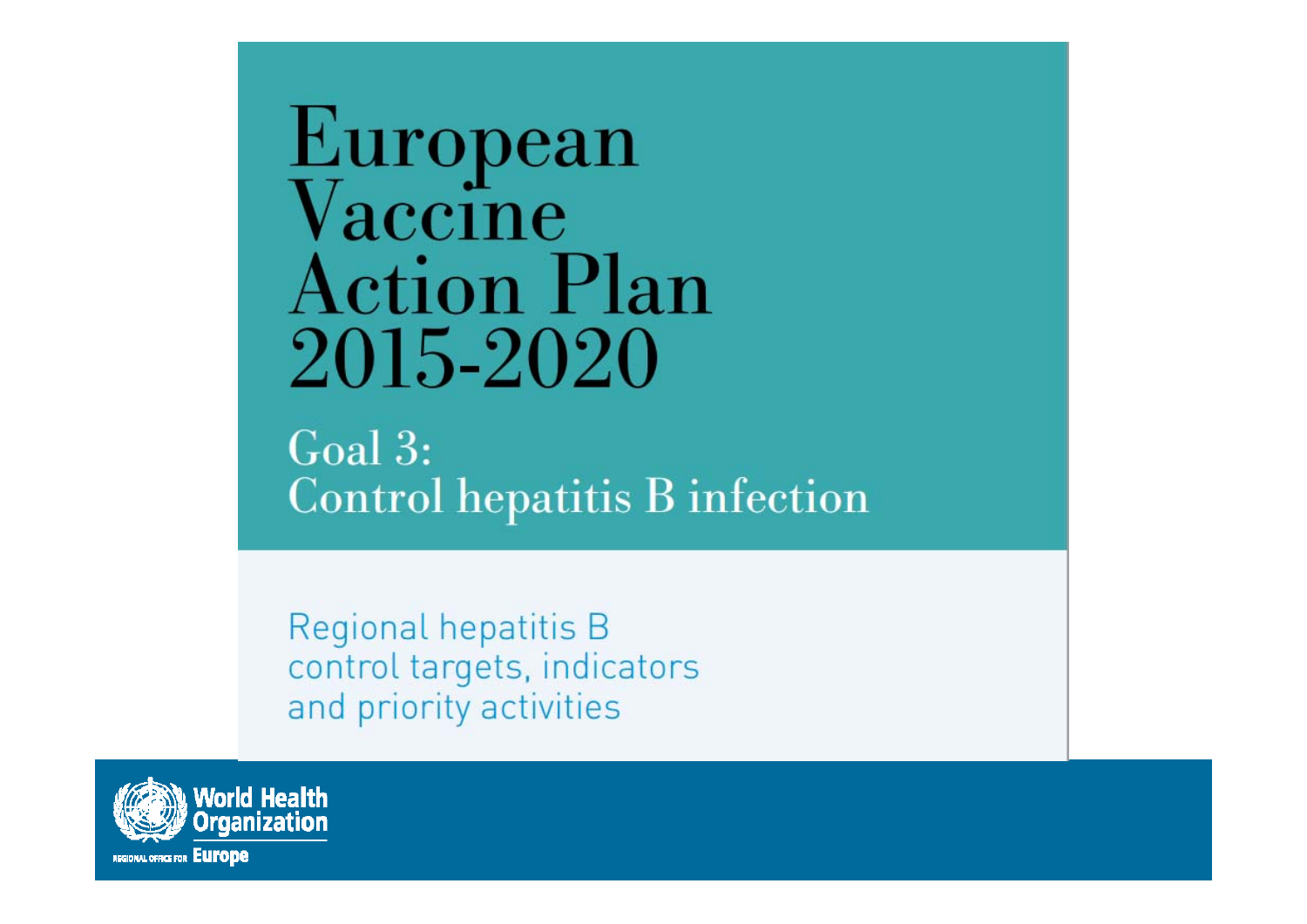#### **Regional hepatitis B control targets**

- Sustainable infant universal hepatitis B immunization programmes in all countries
- 95% coverage with three doses of hepatitis B vaccine
- Universal newborn immunization (within 24 hours after birth) with 90% coverage and/or documented effective universal screening of pregnant women and post exposure prophylaxis of children of carrier mothers
- Reduction of HBsAg prevalence in a representative sample of vaccinated cohorts of children to ≤ 0.5% confirmed by serosurvey

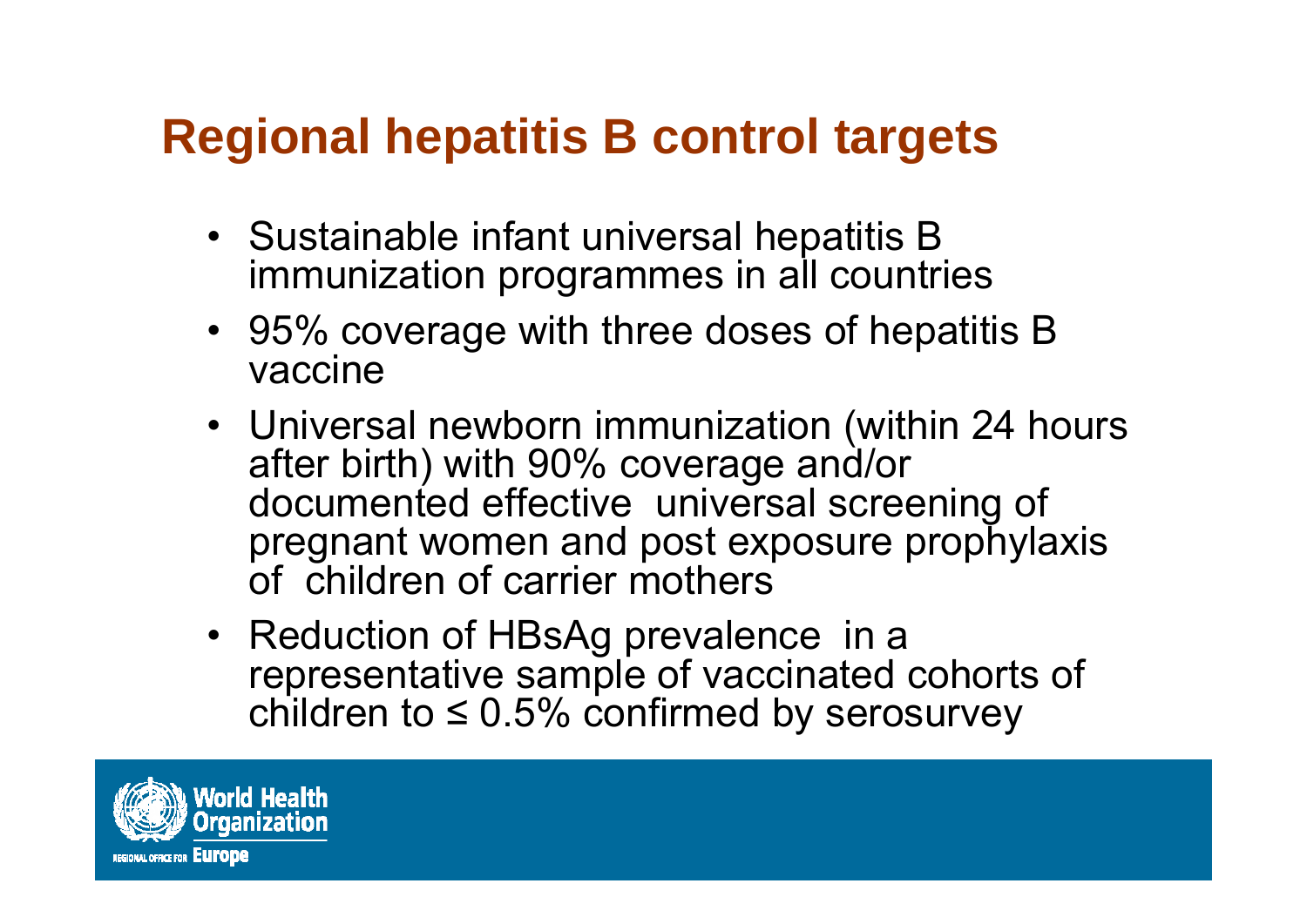## Hepatitis B immunization policy, WHO European region, 2014



**Source: 2014 JRF**

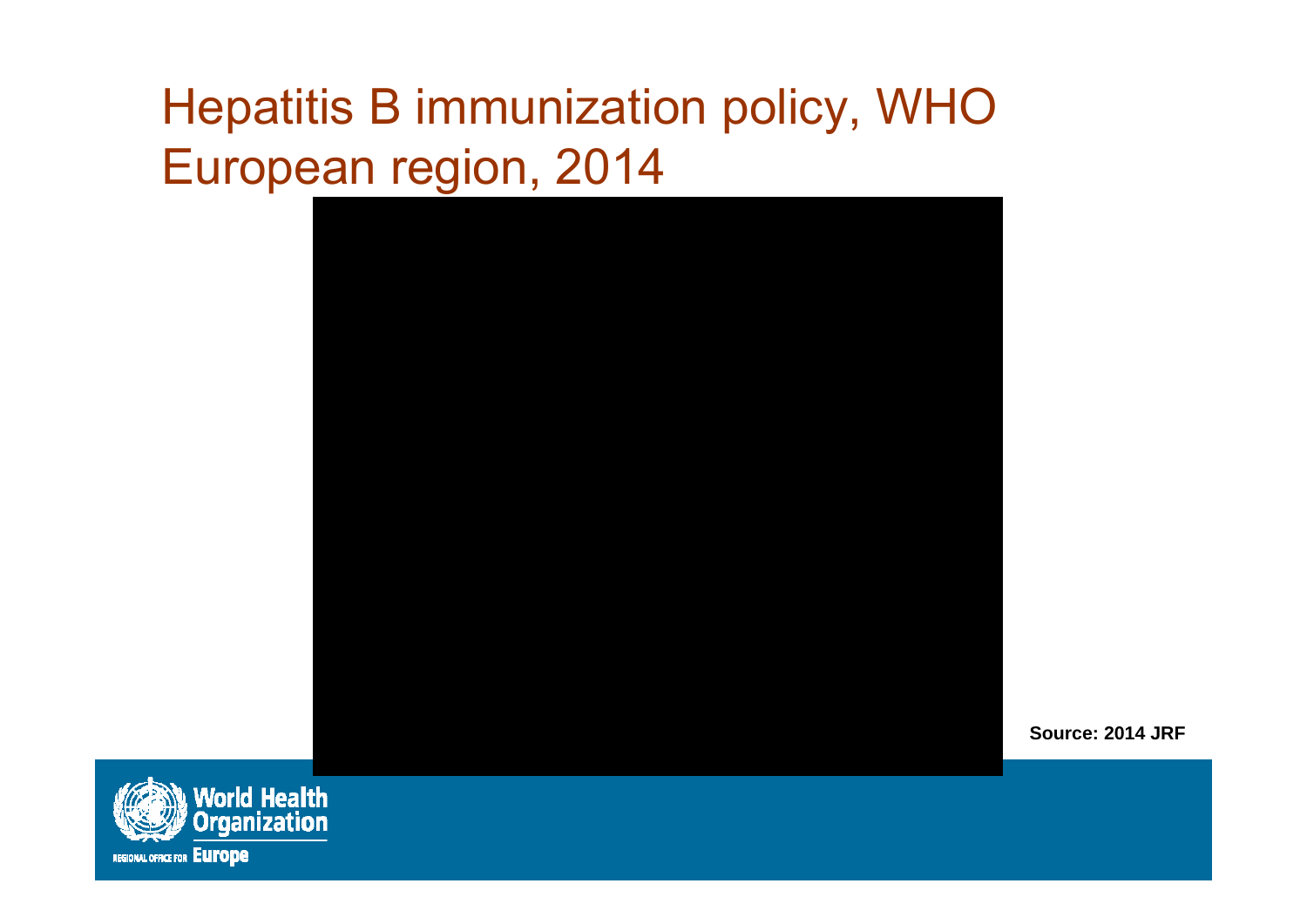## HepB-3 coverage, WHO European Region, 2014



**Source: 2014 JRF**

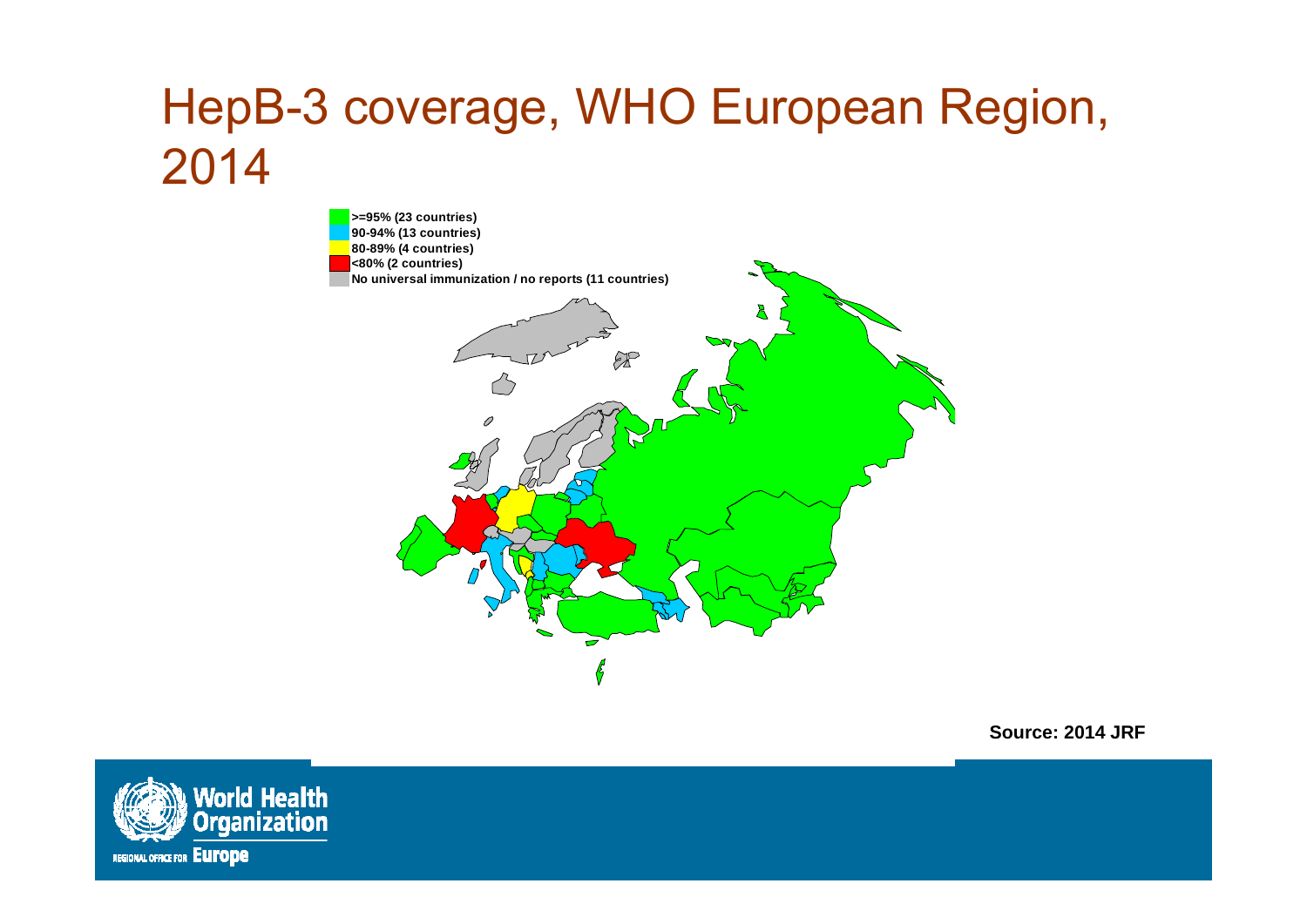#### Hepatitis B 3 coverage in Baltic States, 2012-2014



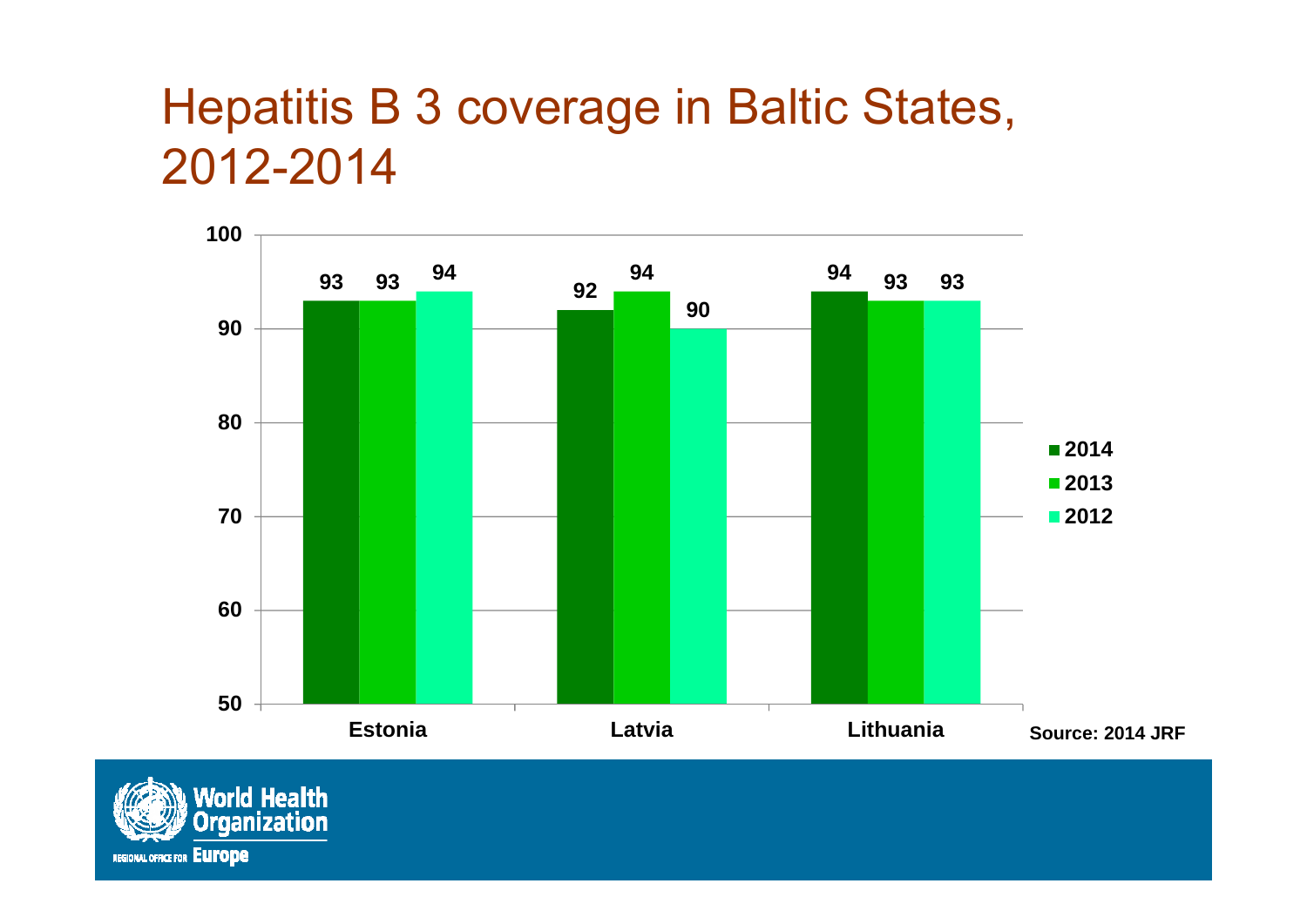#### Hepatitis birth dose coverage, 2014

**>95% (17 countries) <75% (1 country) No universal newborn vaccaintion / no data (35 countries)** $\mathscr{E}$  $\overline{\smash{\bigtriangledown}}$  $\frac{\sqrt{2}}{2}$ 

**Source: 2014 JRF**

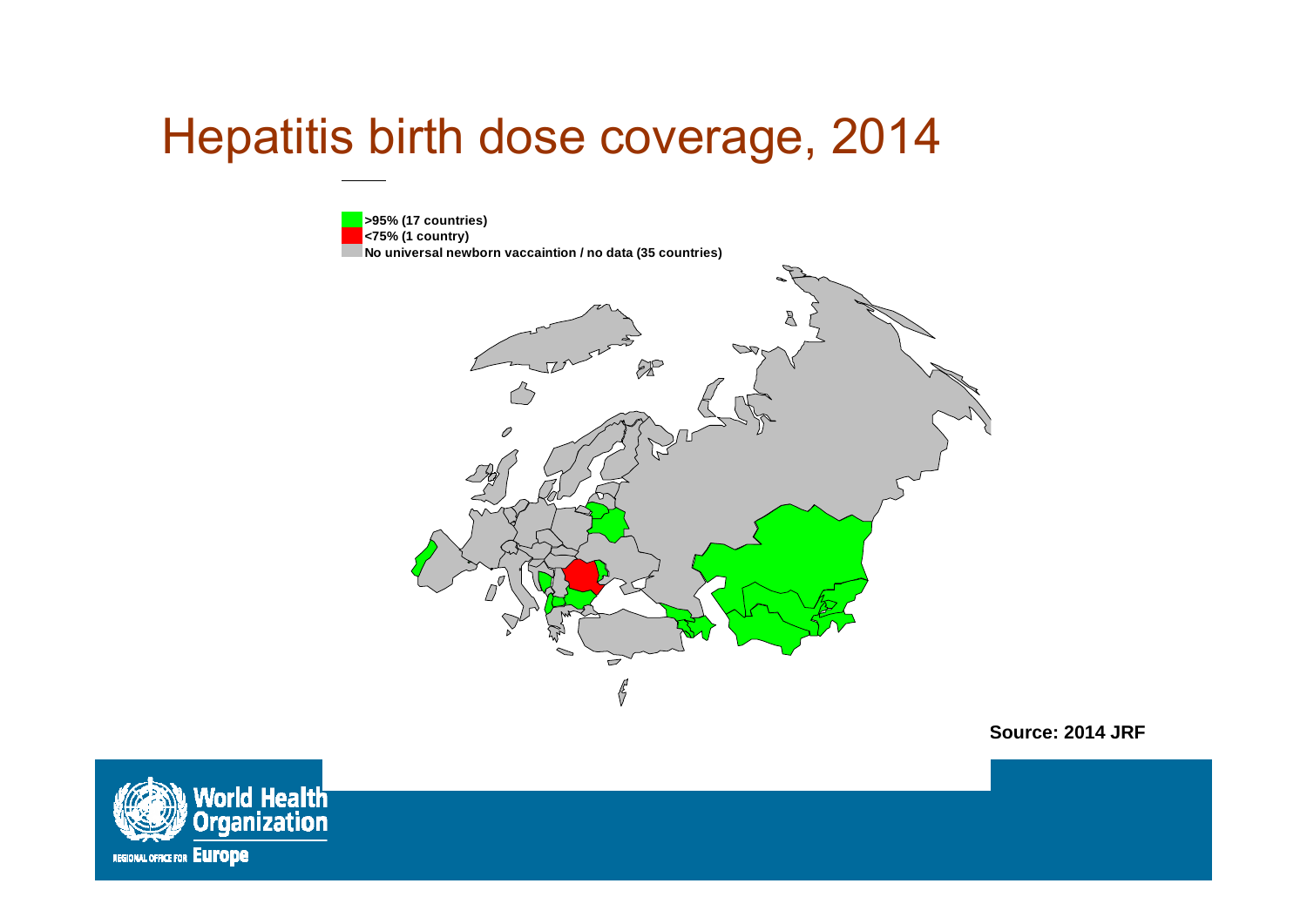## Priority actions to achieve hepatitis B control targets

- •Mobilizing and sustaining political commitment
- $\bullet$  Introduction of universal immunization in all countries
- Effective prevention of perinatal infection
- Achieving high coverage in target populations

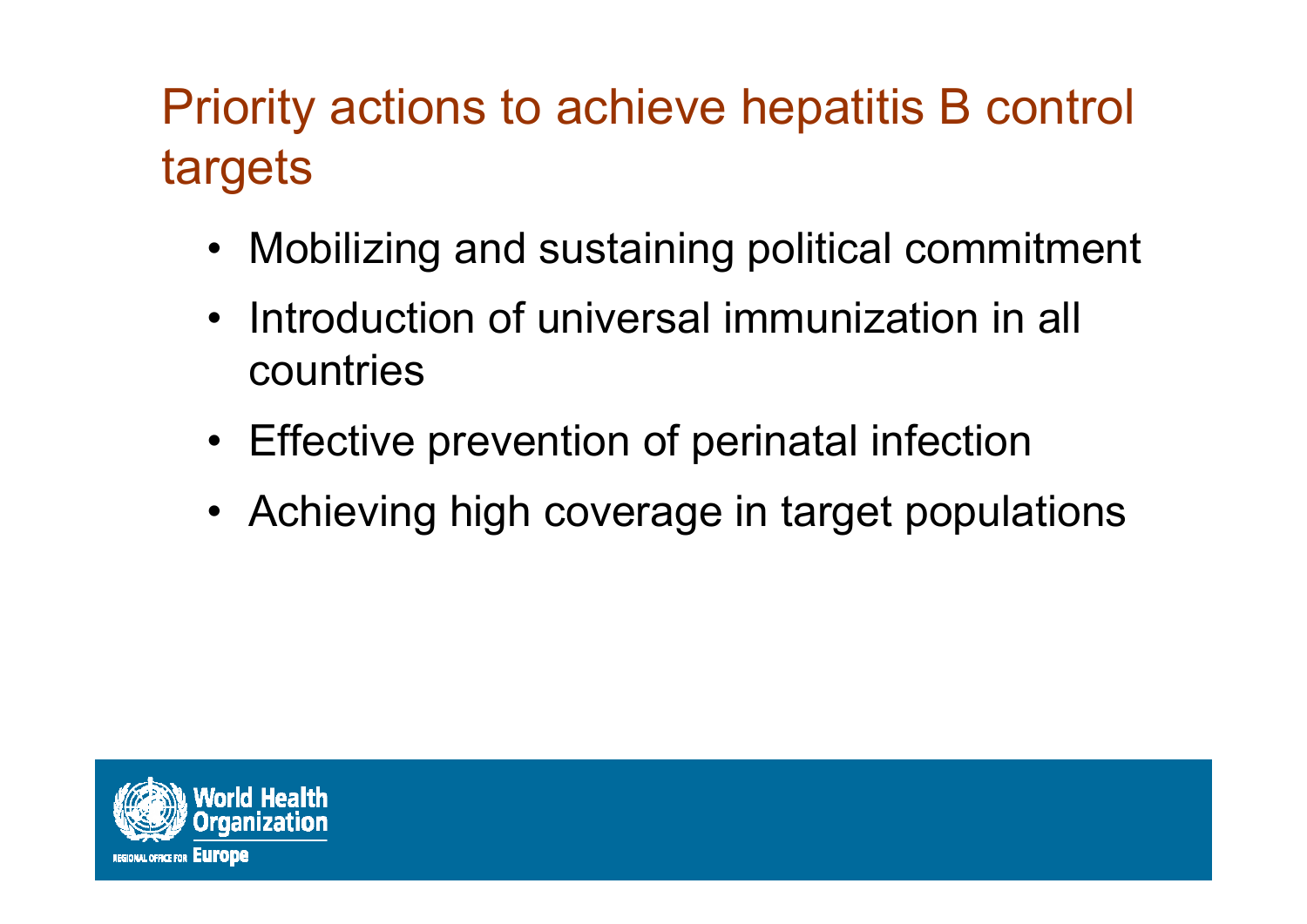#### Monitoring process

- Establish a procedure to verify that countries have met the hepatitis B control targets
- Simple and less labour intensive verification process:
	- – submitting data to the Verification Committee once (if successful)
	- – at least one sero-survey of hepatitis B prevalence in immunized cohorts of children